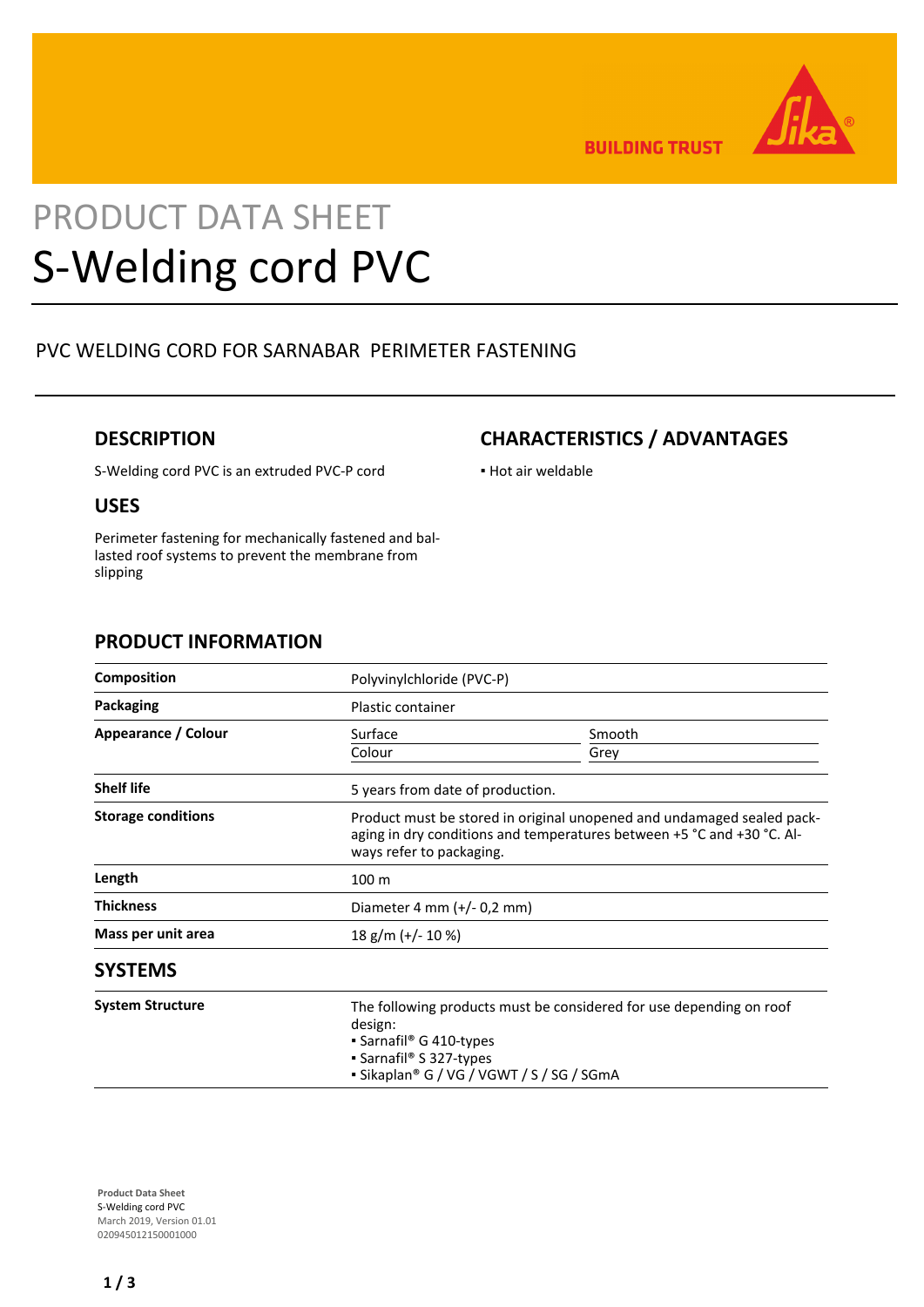**Ambient Air Temperature** -20 °C min. / +60 °C max.

**Substrate Temperature** -30 °C min. / +60 °C max.

### **APPLICATION INSTRUCTIONS**

#### **APPLICATION**

Reference must be made to further documentation where applicable, such as relevant method statement, application manual and installation or working instructions.

Refer to the relevant section in the Installation instructions: Sarnafil® G/S flat roof waterproofing membranes.

Use the Leister Triac PID 5 mm tubular nozzle 5 mm and 4 mm speed weld nozzle for welding cord.

#### **FURTHER INFORMATION**

■ Installation instructions: Sarnafil® G/S flat roof waterproofing membranes.

### **IMPORTANT CONSIDERATIONS**

- **.** Installation work must only be carried out by Sika® trained and approved contractors, experienced in this type of application
- The use of S-Welding cord PVC is limited to geo-▪ graphical locations with average monthly minimum temperatures of -50 °C. Permanent ambient temperature during use is limited to +50 °C
- The use of some ancillary products such as adhesives, cleaners and solvents is limited to temperatures above +5 °C. Observe temperature limitations in the appropriate Product Data Sheets
- **·** Special measures may be compulsory for installation below +5 °C ambient temperature due to safety requirements in accordance with national regulations
- Not suitable for permanent UV exposure

# **BASIS OF PRODUCT DATA**

All technical data stated in this Data Sheet are based on laboratory tests. Actual measured data may vary due to circumstances beyond our control.

#### **LOCAL RESTRICTIONS**

Note that as a result of specific local regulations the declared data and recommended uses for this product may vary from country to country. Consult the local Product Data Sheet for the exact product data and uses.

#### **ECOLOGY, HEALTH AND SAFETY**

Fresh air ventilation must be ensured, when working (welding) in closed rooms.

#### **REGULATION (EC) NO 1907/2006 - REACH**

This product is an article as defined in article 3 of regulation (EC) No 1907/2006 (REACH). It contains no substances which are intended to be released from the article under normal or reasonably foreseeable conditions of use. A safety data sheet following article 31 of the same regulation is not needed to bring the product to the market, to transport or to use it. For safe use follow the instructions given in the product data sheet. Based on our current knowledge, this product does not contain SVHC (substances of very high concern) as listed in Annex XIV of the REACH regulation or on the candidate list published by the European Chemicals Agency in concentrations above 0,1 % (w/w)

**Product Data Sheet** S-Welding cord PVC March 2019, Version 01.01 020945012150001000



**BUILDING TRUST**